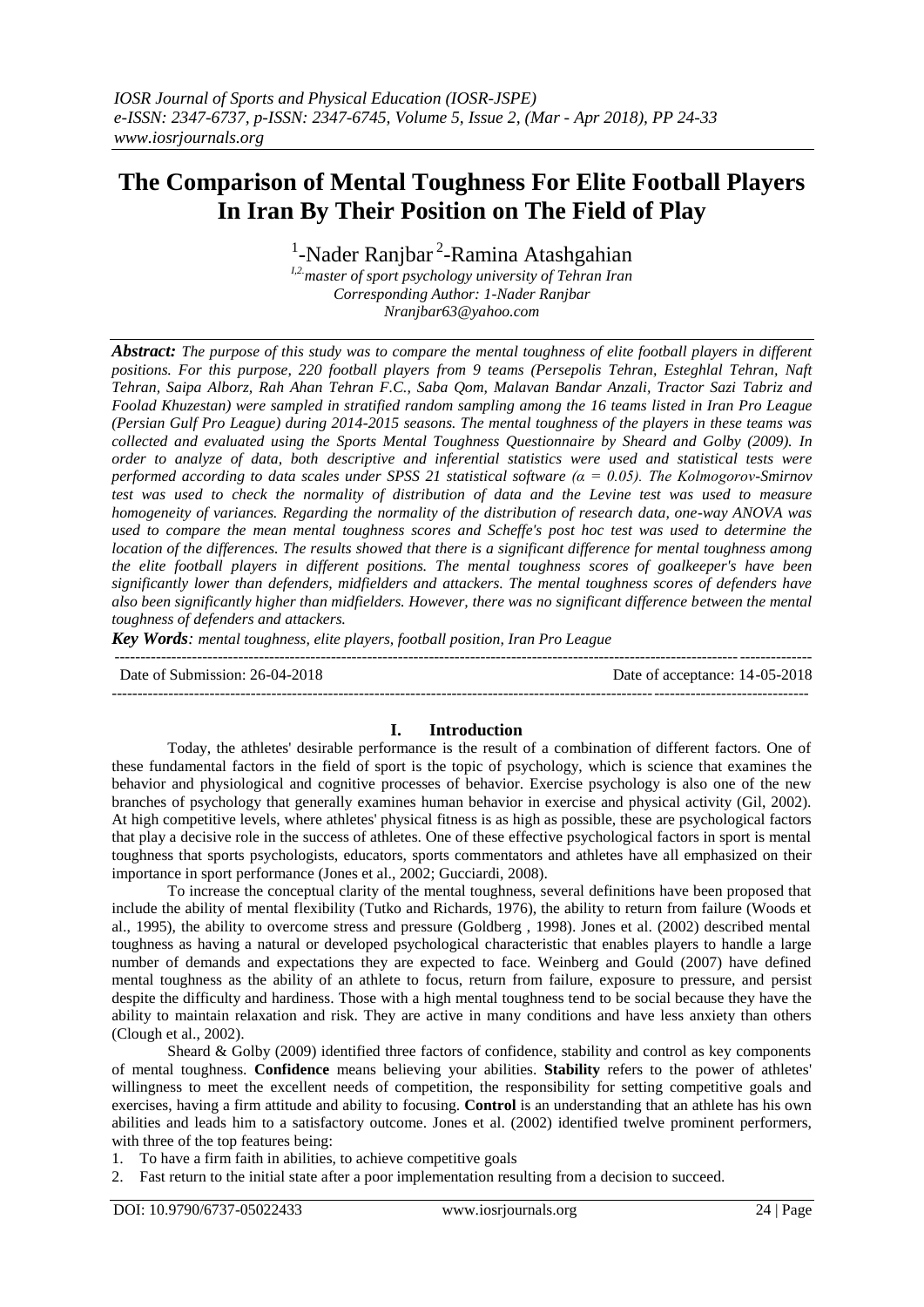## 3. Having a solid self-esteem that gives you unique abilities to better off your opponents.

Any activity that deals with man, interpersonal relations, and mental state of people also has directly related to psychology. Meanwhile, football is a professional sport in which interpersonal relationships and mental states of players and coaches are of particular importance. Football is a team sport that requires people to co-ordinate. This coordination is influenced by a person's individual mental state, in spite of mental health and the absence of environmental stress, a person can perform well on the pitch and this way the team spirit is designed, played and produced a desirable result. The football player must combine several skills and, at the same time, coordinate with the team. Any action that requires coordination among a group of people is undoubtedly accompanied by a lot of psychological pressure. Obviously, the less the players are able to handle the less stress they have, they can work more coordinated and ultimately get better results.

In the first attempts in relation to mental toughness, Loehr (1982) state that most coaches, sports psychologists and elite athletes believe that 50% of the excellent and successful sporting performance is the result of psychological or mental factors that are resulted from mental toughness. Also, 83% of coaches consider mental toughness as the most important psychological attribute that determines the success of sport (Gucciardi, 2009). In order to define and characterize the mental toughness, Thelwell et al. (2005) conducted an interview with 43 footballers who according to the results of this study, having general self-belief and confidence (selfconfidence) among the footballers were recognized as the most important feature of mental toughness. Gucciardi et al. (2009) examined the effect of the psychological skills training program on the mental toughness of Australian footballers. The results showed that the two experimental groups receiving the psychological training program showed a significant improvement in mental toughness compared with the control group. In this regard, Dehghani et al. (2013), in examining the effect of a psychological skill training period on mental toughness of skilled female volleyball players, showed that volleyball players who participated in psychological skills training getting higher scores than all control components in all components of mental toughness. Singh et al. (2012) also conducted a research on mental toughness and willingness to win, among the foreign professional footballers, Indian and non-Indian professional footballers. The results showed that foreign footballers have more mental toughness and more inclined to win than the Indian and non-Indian professional footballers. In this regard, Martin Jones and John Parker (2013) explored the relationship between mental toughness and youth experience. The results of this research showed that the experiences of young age have the most relationship with mental toughness. Besharat et al. (2009) investigated the relationship of resiliency and hard work with successfully and physiological health among the athletics. The findings of this study indicate that resilient and hard work structures can predict athletes' changes in athletic success and athletic physiological health. Also, Zahid Babolan et al. (2011) conducted a research aimed at investigating the relationship between psychological toughness and [forgivingness](https://glosbe.com/en/fa/forgivingness) with hope in athletes. The findings indicated that among two [forgivingness](https://glosbe.com/en/fa/forgivingness) and mental toughness, personality structure of mental toughness can predict changes regard to hope in athletes.

Despite all the researches on mental toughness in the field of exercise, this psychological factor is still one of the most used and yet most obscure terms in sports psychology research. In addition to developing mental toughness to maximize the chances of reaching the highest standards of competition for athletes, it is important to determine which factors are effective to keep athletes at that level. In fact, one person to be champion must have the ability to maintain that superiority. Researchers believe that care must be taken to preserve them as much as they are to gain these skills (Vaez Mousavi and Masibi, 2007).

Sporting of our country, especially national teams require the use of mental skills programs to learn and internalize these skills to improve the performance of the sport. In order to achieve this, the first step is to identify the similarities and differences of the psychological factors among athletes of a sport discipline and also among the different sport disciplines. In this regard, considering the importance of football sports, we decided to compare the mental toughness of the elite footballers of Iran at different position to find the differences and similarities between different players in this important psychological factor. In fact, by identifying possible differences and similarities, we can be used to psychological programs and better mental exercises to improve their performance.

# **II. Methodology**

#### **Statistical population**

The present study is a descriptive-survey based on the nature of the research, and it is applied research based on the purpose. The statistical population of this research (416 people) included all male footballer players (season 2014-2015). Among the 16 teams listed in Iran Pro League, 220 football players from 9 teams (Persepolis Tehran, Esteghlal Tehran, Naft Tehran, Saipa Alborz, Rah Ahan Tehran F.C., Saba Qom, Malavan Bandar Anzali, Tractor Sazi Tabriz and Foolad Khuzestan) were selected according to Morgan table in stratified random sampling as statistical sample.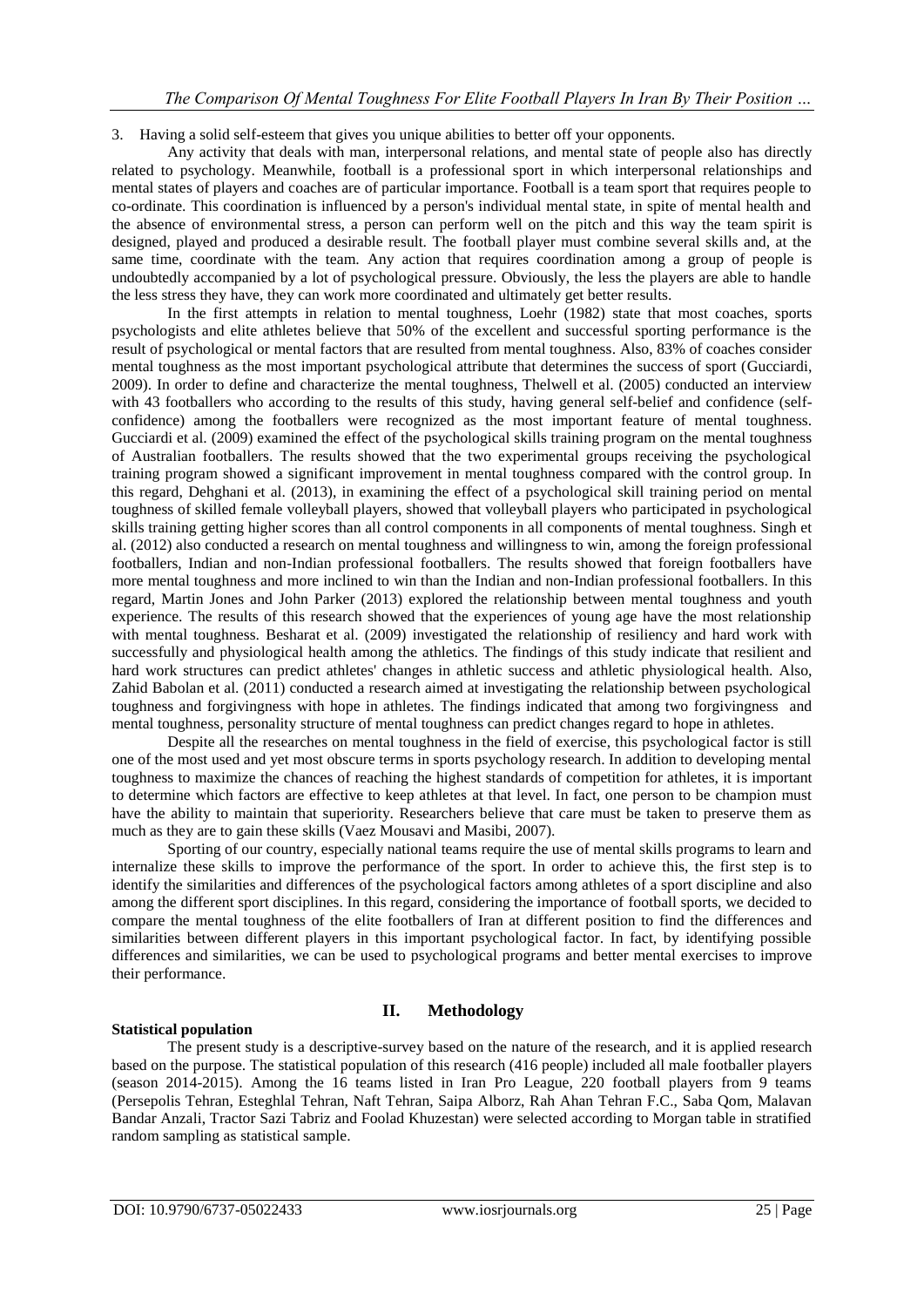## **Data collection tool**

For data collection, Sports Mental Toughness Questionnaire (SMTQ) by Sheard and Golby (2009) was used. This questionnaire is the only specific tool for mental toughness in sport that assesses three factors of confidence, stability and control as key factors of mental hardiness (Sheard et al., 2009). The questionnaire has 14 questions, each question has 4 response options based on the Likert scale (from totally incorrect to very correct). In the Sheard and Golby research, the Cronbach's alpha coefficient for subscales of confidence, stability and control were 0.80, 0.74 and 0.71 respectively that indicates the reliability of this questionnaire. The researchers also confirmed the validity of the questionnaire through exploratory and confirmatory analysis (Sheard et al., 2009). The reliability of the Persian version of this questionnaire was also reviewed and confirmed by Kashani et al. (2011).

The researchers also used two methods of Lawshe's content validity (1975) and Lynn's Content Validity Index (1986) to determine the validity of the content of the questionnaire; the content validity ratio, content validity index for the simplicity criterion, content validity index for the specificity criterion and for the clarity criterion were 0.83, 0.85, 0.87 and 0.85 respectively that indicated confirmation of the content validity of the questionnaire for use in domestic research (Kashani et al., 2011).

## **Implementation**

At first, in coordination with the supervisors and coaches of the relevant teams on the subject, the mental toughness questionnaire was provided to the supervisors of the relevant teams in order to complete them by the players even in the first training session after a winning in the Iran Pro League. Also, in order to avoid social utility bias or social desirability among respondents, they were assured that there were no correct or wrong answers to the questions of the questionnaire, and the results of this study had no effect on their selection and arranged by the coaches to participate in the main lined of their teams.

## Analyzing the data

Data were analyzed using descriptive and inferential statistics, and statistical tests were performed in accordance with the data scale and SPSS 21 software. At first, in order to study the descriptive and structural status of the subjects, descriptive indicators of the central tendency and standard deviation were used. In order to investigate the normality of the data distribution, Kolmogorov Smirnov test (KS) was used to test the parametric or nonparametric statistical test. Regarding the normality of distribution of data, one-way analysis of variance (Anova) was used to test the hypotheses of the research and Scheffe's post hoc test was used to determine the location of the differences. Also, Leven test was used to measure homogeneity of variances.

# **III. Results And Findings Of The Research**

#### **Descriptive findings**

In this section, the factors affecting the distribution of population, such as age, play position, and sports history are presented in the chart.

Age of the players



**Chart No.1.** Frequency distribution of players in term of age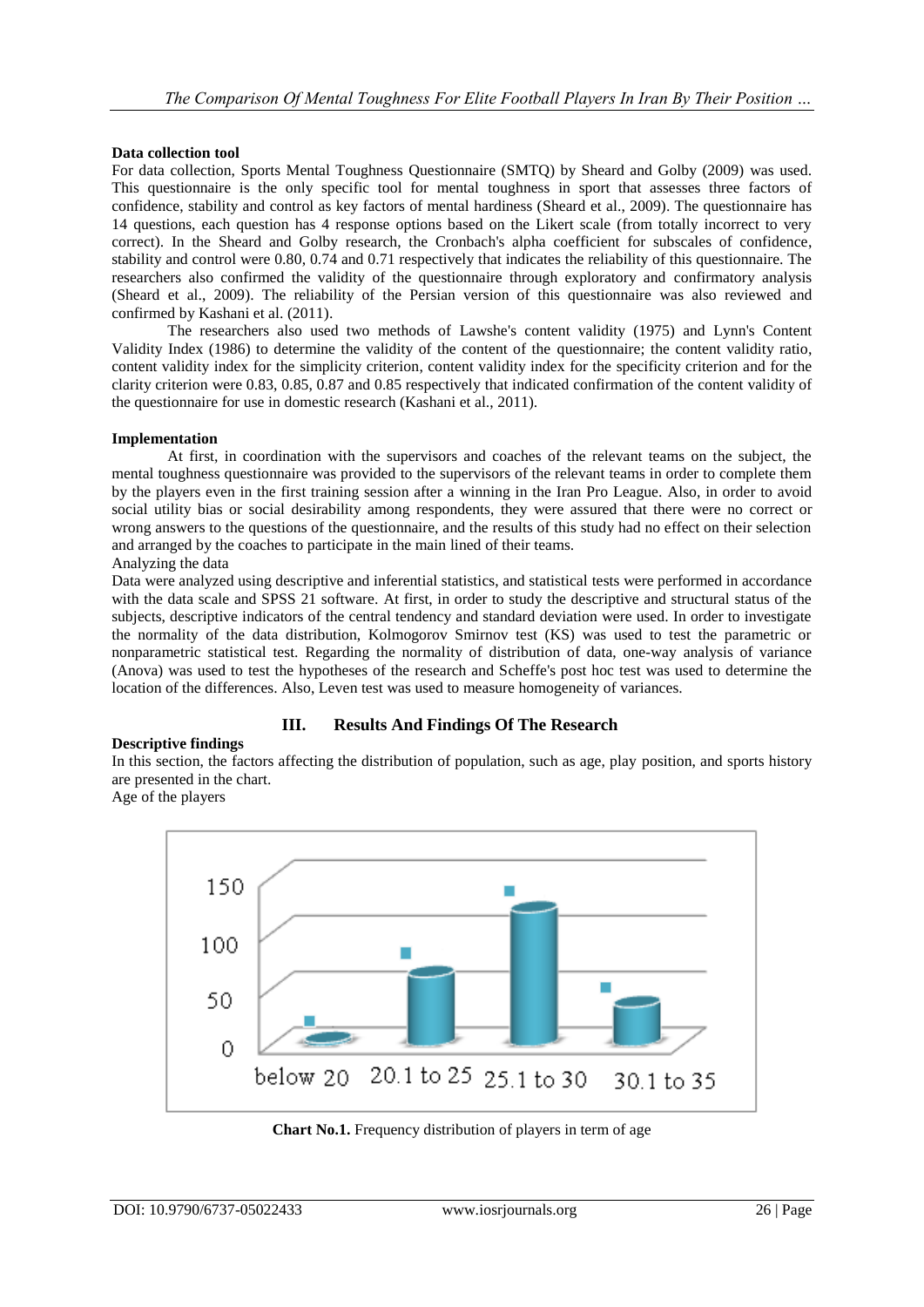Play position



**Chart No.2.** Frequency distribution of players in term of play position

## Sports history



**Chart No.3.** Frequency distribution of players in term of sport history

# **Inferential Findings**

At first, the normality of the data was confirmed in the mental toughness variable and the components of confidence, control and stability by using the Kolmogorov-Smirnov test and then by the Leven test, the homogeneity of variables of each of the variables was confirmed. Regarding the normality of the data, in order to test the research hypotheses, parametric inferential statistics and one-way ANOVA were used and the Scheffe's post hoc test was used due to the unequal volume of the groups. Also, for all hypotheses, the significance level was considered as 0.05. Table 1 shows the results of the Kolmogorov-Smirnov test to determine the normality distribution of the data.

| Table 1 Results of the Kolmogorov-Smirnov Test |  |
|------------------------------------------------|--|
|------------------------------------------------|--|

| variables        | k-s statistic | Significant level |
|------------------|---------------|-------------------|
| Mental toughness | . 27          | 0.077             |
| Confidence       | .20           | 0.110             |
| Stability        | l.25          | 0.081             |
| Control          | .17           | 0.128             |

The values presented in the significance level column, all of which are larger than 0.05, are indicative of the fact that the data in all of these variables have a normal distribution. The results of the Anova test for comparing the mental toughness of football players at different position are shown in Table 2.

| <b>Table 2</b> combarison of memar toughness of footban blavers at unferent bosition |           |     |              |              |                    |
|--------------------------------------------------------------------------------------|-----------|-----|--------------|--------------|--------------------|
|                                                                                      | Ωt<br>sum | df  | mean squares | F-statistics | significance level |
|                                                                                      | squares   |     |              |              |                    |
| Inter groups                                                                         | 1.60      |     | 0.53         | 9.29         | 0.001              |
| intragroup                                                                           | 12.40     | 216 | 0.06         |              |                    |
| Total                                                                                | 13.99     | 219 |              |              |                    |

**Table 2** comparison of mental toughness of football players at different position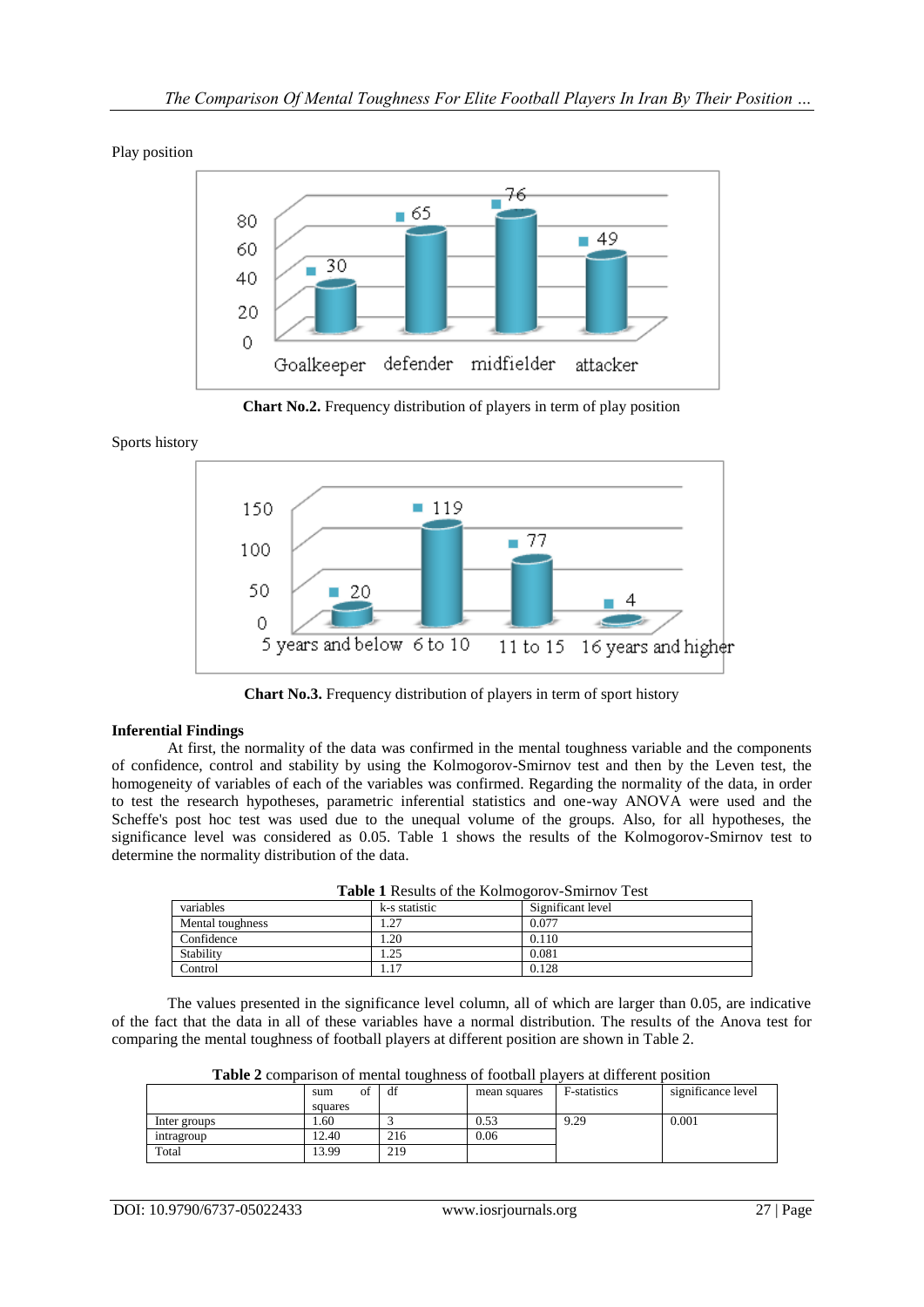With regard to the significance level of the Anova test, which is less than 0.05, it is concluded that there is a significant difference between the mental toughness of football players in different positions. Scheffe's post hoc test was used to determine the location of the difference; the results are given in Table 3.

| Position $(I)$ | Position $(J)$ | mean difference (I-J) | Standard error | significance level |
|----------------|----------------|-----------------------|----------------|--------------------|
| Goalkeeper     | defender       | $*$ -0.275            | 0.05           | 0.001              |
|                | midfielder     | $*$ -0.155            | 0.05           | 0.03               |
|                | attacker       | $*$ -0.178            | 0.06           | 0.02               |
| defender       | midfielder     | $*$ -0.119            | 0.04           | 0.04               |
|                | attacker       | 0.10                  | 0.05           | 0.21               |
| midfielder     | attacker       | $-0.02$               | 0.04           | 0.97               |
|                |                |                       |                |                    |

**Table 3** results of Scheffe's post hoc test for comparison of mental toughness

According to the significance level of the pair-wise comparisons in the Scheffe's test, the following results are obtained:

- $\checkmark$  Mental toughness of goalkeepers is significantly less than defenders, midfielders and attackers.
- $\checkmark$  Defender's mental toughness is significantly higher than midfielders.
- $\checkmark$  There was no significant difference in mental toughness among the defenders and attackers as well as midfielders and attackers.

In Table 4, the results of the Anova test are presented to compare the mental toughness among the different groups:

**Table 4** comparison of confidence factor for football players on the different position

|              | sum<br>01 | df  | mean    | <b>F</b> -statistics | significance level |
|--------------|-----------|-----|---------|----------------------|--------------------|
|              | squares   |     | squares |                      |                    |
| Inter groups | 0.05      |     | 0.02    | 0.014                | 0.998              |
| intragroup   | 24.44     | 216 | 0.113   |                      |                    |
| Total        | 24.45     | 219 |         |                      |                    |

Considering the significance level in the above table (0.998) that is greater than 0.05, it is concluded that there is no significant difference among the players on the various positions in the confidence factor. The statistics related to Anova test are presented to compare the stability factor among the different groups are presented in table 5.

| Table 3 combarison of stability factor for football blavers on the unferent boshion |                |     |         |                     |                    |
|-------------------------------------------------------------------------------------|----------------|-----|---------|---------------------|--------------------|
|                                                                                     | sum of squares | df  | mean    | <b>F-statistics</b> | significance level |
|                                                                                     |                |     | squares |                     |                    |
| Inter groups                                                                        | 3.62           |     |         | 14.88               | 0.001              |
| intragroup                                                                          | 7.52           | 216 | 0.08    |                     |                    |
| Total                                                                               | 21.14          | 219 |         |                     |                    |

**Table 5** comparison of stability factor for football players on the different position

The significance level of the Anova test indicates that there is a significant difference among the players on the various positions in the stability factor. To determine the location of the difference, Scheffe's post hoc test was used that the results are shown in Table 6:

| <b>Table o</b> results of Scheffe's post-floc test for comparison of stability factor |                                        |            |                |              |  |  |
|---------------------------------------------------------------------------------------|----------------------------------------|------------|----------------|--------------|--|--|
| Position (I)                                                                          | Position $(J)$ mean difference $(I-J)$ |            | Standard error | significance |  |  |
|                                                                                       |                                        |            |                | level        |  |  |
| Goalkeeper                                                                            | defender                               | $* -0.415$ | 0.06           | 0.001        |  |  |
|                                                                                       | midfielder                             | $* -0.260$ | 0.06           | 0.001        |  |  |
|                                                                                       | attacker                               | $*$ -0.236 | 0.07           | 0.01         |  |  |
| defender                                                                              | midfielder                             | $*0.157$   | 0.05           | 0.02         |  |  |
|                                                                                       | attacker                               | $*0.180$   | 0.05           | 0.01         |  |  |
| midfielder                                                                            | attacker                               | 0.02       | 0.05           | 0.98         |  |  |

**Table 6** results of Scheffe's post hoc test for comparison of stability factor

According to the significance level and the value of given mean different on the table, the following results are obtained:

 $\checkmark$  The stability of goalkeepers is significantly less than defenders, midfielders and attackers.

- Defender's stability is significantly higher than all position.
- $\checkmark$  There was no significant difference in stability factor among the defenders and attackers.

The statistics related to Anova test are presented to compare the control factor among the different groups are presented in table 7.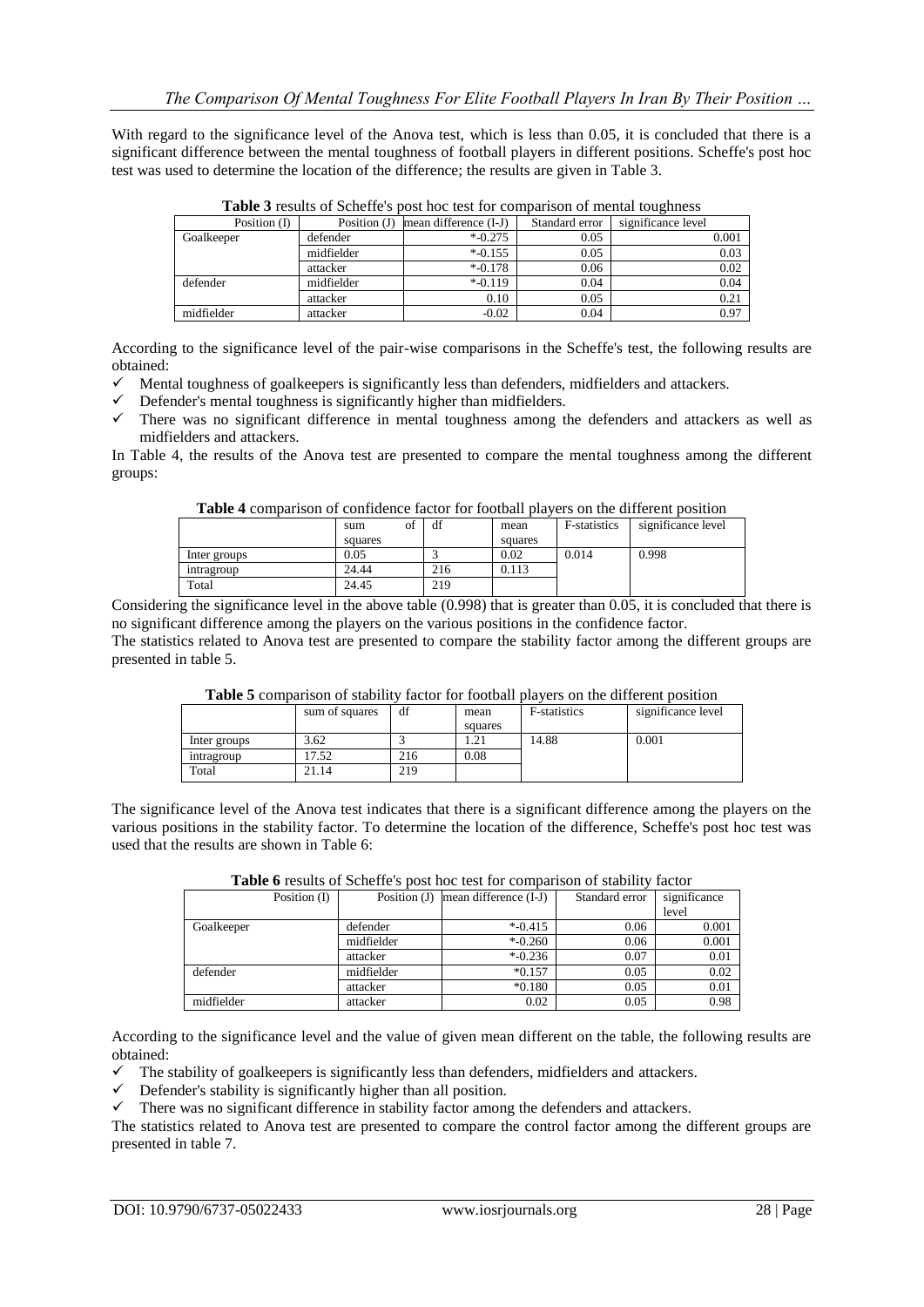|              | sum of squares | df  | mean    | - F-       | significance level |
|--------------|----------------|-----|---------|------------|--------------------|
|              |                |     | squares | statistics |                    |
| Inter groups | 6.34           |     | 2.11    | 12.38      | 0.001              |
| intragroup   | 36.85          | 216 | 0.17    |            |                    |
| Total        | 44.19          | 219 |         |            |                    |

**Table 7** comparison of control factor for football players on the different position

The significance level in Table 7 indicates that the difference in the meanings in the control factor is significant, so it is concluded that the players on different position in the control rate have a significant difference. Scheffe's post hoc test was used to determine the location of difference. The results of the Scheffe's post hoc test for determining the location of the differences are shown in Table 8:

|                | THE REPORT OF PERMIT AND DONE HOT REAL POINT COMMODITION COMMON THREE. |                       |                |                    |  |  |  |
|----------------|------------------------------------------------------------------------|-----------------------|----------------|--------------------|--|--|--|
| Position $(I)$ | Position $(J)$                                                         | mean difference (I-J) | Standard error | significance level |  |  |  |
| Goalkeeper     | defender                                                               | $*$ -0.531            | 0.09           | 0.001              |  |  |  |
|                | midfielder                                                             | $* -0.264$            | 0.09           | 0.03               |  |  |  |
|                | attacker                                                               | $*$ -0.376            | 0.10           | 0.001              |  |  |  |
| defender       | midfielder                                                             | $*0.267$              | 0.07           | 0.001              |  |  |  |
|                | attacker                                                               | 0.15                  | 0.08           | 0.27               |  |  |  |
| midfielder     | attacker                                                               | $-0.11$               | 0.08           | 0.53               |  |  |  |

**Table 8** results of Scheffe's post hoc test for comparison of control factor

According to the significance level and the value of given mean different on the table, the following results are obtained:

- $\checkmark$  The control of goalkeepers is significantly less than defenders, midfielders and attackers.
- $\checkmark$  Defender's control is significantly higher than midfielders.
- $\checkmark$  There was no significant difference in control factor among the defenders and attackers as well as midfielders and attackers.

# **IV. Discussion And Conclusion**

The purpose of this study was to compare the mental toughness of elite football players of Iran in different positions. In the following, about each of the results of this study, we discussed and compared the previous findings and the possible reasons for the existence or non-existence of a difference in mental toughness among elite football players on the various positions.

#### - **The main purpose of this research was to compare the mental toughness of the elite football players on the various positions in the field of play**.

The result showed that there was a difference in the mental toughness of the football players on the different positions, so that the mental toughness of the goalkeepers was less than the other position, and the defenders showed more mental toughness than the midfielder players, and There was no significant difference for mental toughness among the defenders and attackers as well as among the midfielders and the attackers in terms of mental toughness.

- The reason for the low level of goalkeeper's mental toughness in compared to other football positions can be due to the low score of goalkeepers in all three factors of confidence, stability and control over other football position as well as low one or two factors of the mental toughness factors of goalkeepers towards players of other football positions. Of course, it could be expected that one of the possible reasons for the lower scores of the goalkeeper's mental toughness toward the players of other football position is due to the presence of substitutive gatekeepers in the team in the gatekeeper's population presented in the research. The results of this part of the research is consistent with the research by Ghasemi et al. (2015), which in a study compared the mental toughness of the footballers of the Asiavision League of Tehran (non-elite footballers) and finally concluded that the goalkeepers were significantly have lower shown in mental toughness than other positions.
- Also, the result shows that the defenders' mental toughness scores are greater than midfielder players. The miss coefficient of defenders should be less compared to the midfielder players due to their proximity to the team's goal line and the ongoing conflict with opposing attackers. These conditions make them more exposed to mental and physical stresses than midfield players during the competition. According to Kashani et al. (2011), Tracey et al. (2006), Gold et al. (2002), athletes who are more physically and emotionally exposed than others, their mental toughness increases overtime. These people should be very hardworking and competitive athletes in order not to surrender to the physical and psychological pressures of competition and exercise. So it can be expected that the defending players will develop their mental toughness, due to the higher pressure they have in the competition than midfielder, and get better scores than the midfielder's players in this psychological factor. The findings of this section of research are not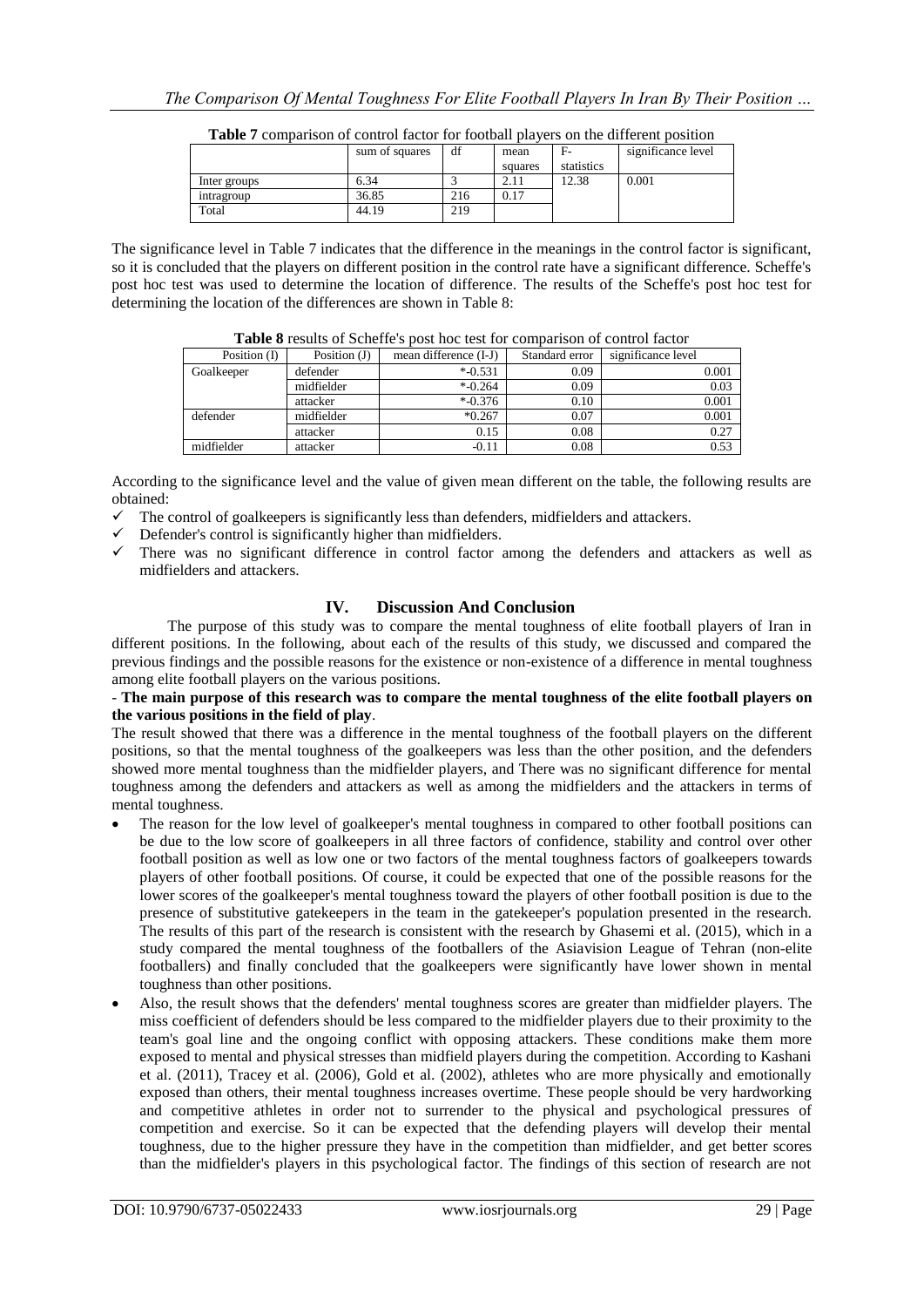consistent with Ghasemi et al. (2015). These researchers did not see any significant difference for the mental toughness among the defenders and midfielders.

 There was no significant difference for mental toughness among the defenders and attackers, as well as mental toughness scores among the midfield players and attackers. This result cannot be indicative of the fact that players, who have not seen significant differences between their mental toughness scores, have scored the same scores in all three components of confidence, stability and control. To clarify the probable reasons for these results, we need to give a little more detail to the subject. For this reason, the research following is compared mental toughness factors (confidence, stability and control) among the players football on different positions and the results to be discussed.

#### - **The second goal of this study was to compare the factor confidence of the mental toughness of the elite football players on the various positions.**

 The results showed that there is no significant difference between the various players in the confidence factor. Certainly, confidence and self-confidence are one of the important attributes of athletes who compete at high levels. Since elite athletes have high physical and physical fitness, they have reached a general self-esteem in relation to their abilities. So, one can expect that each of these athletes will feel that they have the ability to distinguish them from other players. On the other hand, the research community consists of footballers from Iran Pro League, and most of these players have long been present at the professional level of the country's football, which the players surely believe to their skillful and physics to competent in providing the desired performance. A general overview of the athletes' responses to this study found that most of the players in each of the four positions gave the highest scores to them for the questions that are related to the confidence factor of mental toughness. Since a football team is comprised from 20 to 30 players, only 11 players from the total number of players can be in the starting lineup of the team, so there is no possibility for all players to play. Usually substitutive players who are not lineup as a fixed player in the team's composition do not have to miss the team's fixed composition due to weakness in their physical and skill abilities. Rather, they relate it to other factors such as the coach's opinion in choosing a player to be fixed in the team's main lineup. The results of this part of the research are in consistent with the studies of Loehr (1986), Jones et al (2002) and Thellule et al. (2005). The researchers have examined the superiority of the mental performance of the top performers, and eventually all have concluded those athletes with high levels of skillful and physical, known having a high degree of confidence and selfconfidence in their abilities as the most important for their goals. Also, Ghasemi et al. (2015) concluded in their study that there was no significant difference in the confidence of the players among the different players of the Asiavision Football League (non-elite soccer).

- **The third goal of this study was to compare the stability factor of mental toughness among the elite football players on various positions.**

- The results show that there is a significant difference between the football players on the various positions in the stability factors. The goalkeepers in the stability factor get significantly lower scores than the players of other football position. Stability shows the continuation of the athlete's willingness to focusing and performs properly with courage and bravery in dealing with hardships. Probably one of the reasons for the weakness of goalkeeper's stability over other position is the presence of substitutive goalkeeper team in this survey. As you know, the player's substitution to this post during a competitive season is rarely happening, and even the opportunity to play in a game for them is not provided until the end of the season. This is different even between the second and third goalkeepers of the team; the second goalkeeper of the team is more hopeful, but the team's third goalkeeper usually plays the role of opponent for the first and second goalkeeper teams. This group usually does not contribute to the team's results and is likely to either wait for the slip on the other team goalkeepers to fix their position or to consider the next season to switch to a team that has the opportunity to attend the official game. In this context, not only is the desire to provide the best performance, but even the power of willingness and effort to stay in the team as fixed player among this group will be fade over times. The same factor can reduce their steadiness and in general reduce the average scores of the goalkeeper's stability. The results of this part of the research are consistent with the research of Ghasemi et al. (2015). The researchers also concluded in their research that gatekeepers significantly lower scores in the stability factor than other players on the various positions.
- The results of this part of the research also indicate that the defender players have scored better scores in stability factor from other football position. Sometimes, in a football match, there is a verbal conflict between defender players and attackers of the opposing team. This mode is usually a weapon that the attackers use to thwart the defenders' focus and cause them to wrath, and then seeks to reaction of the defender to persuade the referee to point out to the defending player and showed him red card. Such a deliberate disintegration of the mind by appealing to the nasty words that may be imposed by an adversary attacker is called "mental disintegration". Players who work at high levels, especially defenders, have arguably repeatedly been faced with such cases during their sports life and are aware of the destructive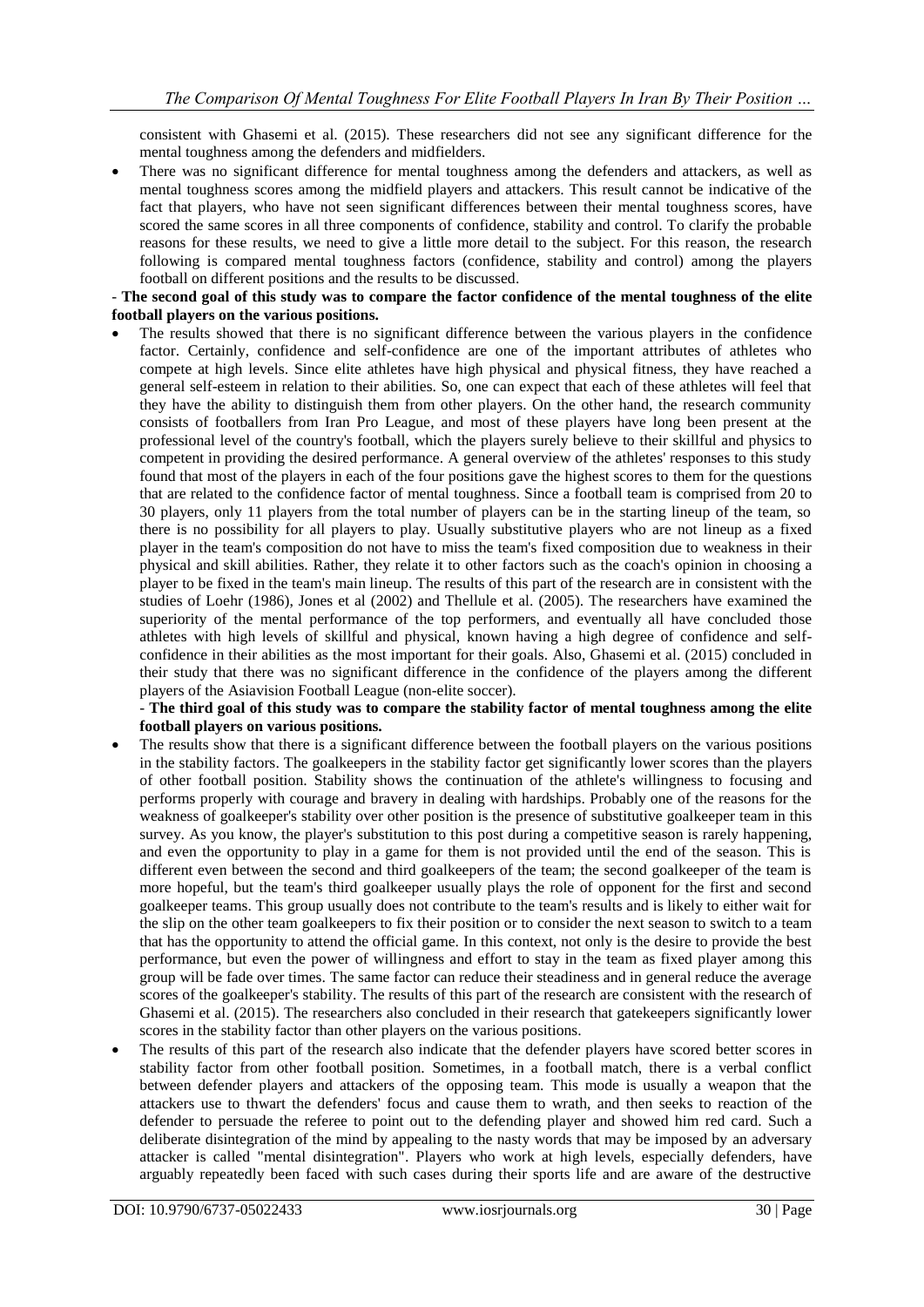effects of such issues on their performance. Most defenders with aware of their critical role in the football match in which should be free from the slightest mistakes, will also try to keep focus and attending to on the proper performance if faced with conditions without regard to these issues. This ongoing effort to maintain focusing, as a mental exercise, will be more robust and sustainable in conditions of psychological and even physical stress. These athletes, who are more resistant to the pressures, taunt and irony they face on their way to achieving their goals can get score higher in stability. This conclusion is not consistent with the results of research by Ghasemi et al. (2015). The researchers did not find any significant difference in the results of their research on non-elite footballers for the stability factor among the defenders and the midfielders and the attacker players.

 Also, there was no significant difference in term of the stability among the midfielders and the attacker players. It can be said that to some extent the responsibility of the lines of attack of a football team are on the hands of the players of these two posts. The midfielder is responsible for creating an event and providing the right conditions to open the opponent's goal. The attacker players are also responsible for using the event created by the midfielders and the task of settle the score. The aggressive spirits and the desire to score and approach the goalkeeper's opponents in the midfielders are more than their defensive morale. Given the relative similarity of the responsibilities of these two posts, one can expect that the midfielder and attacker are somewhat similar in terms of psychological characteristics, and in terms of strength of will and determination to achieve common goals and achieve some desired results get similar rates. This result is consistent with the research of Ghasemi et al. (2015). The researchers did not see any significant difference in stability factor among the midfielders and the attackers.

## **- The fourth goal of this study was to compare the elite football players on the various positions in the control of mental toughness.**

- The mean difference in the control factor was significant and the players on the various positions had a significant difference in the level of control factor. The control agent refers to maintaining relaxation and regaining control of mental health after an unexpected event (Jones et al., 2002).
- The results indicate that goalkeepers have lower scores than other players in the control factor. This result is in consistent with the research of Ghasemi et al. (2015). In the results of this research, the goalkeepers in the control factor also significantly lowered the scores than the players of other posts. In the evaluation of the end of the season, one of the criteria for measuring goalkeeper performance is the number of goals scored during the season. Whether or not to blame for scored goals. Since goalkeepers, due to the legal and tactical limitations that are available to approach the goal of the opposing team, as well as the worse consequences that this and his team may have realized, will surely have the chance to make up for the scored goal. The amount they receive is almost zero and should be hoped for the ability of other players to make up for the goal. This situation will lead to a loss of their relaxation and focus, and it will take some time before a goalkeeper can control the negative feelings to regain rest and can regain its focus. This situation can be a reason for lower goalkeeper scores than players on the other position.
- The results of this section also show that defenders have gained higher scores from midfielders. Defender players if make a mistake, need to restore their focusing and relaxation quickly so that they will be better off in the face of opponents. If the midfielder's position is lower, there is less urgency than the defender. The same sense of urgency that the exist for defender for regaining their focus is to increase the ability to regain control over the developed players' defenses, and these players will be more able than midfield players to maintain focusing and relaxation under high-pressure conditions. Therefore, it is possible that the higher scores of these players than the midfielder's posts in the control factor are due to the sensitivity of their position, which would create a state of emergency for the return of these players to favorable mental conditions, as well as regaining control of the psychic. On the other hand, the clarity of responsibility in this post, which is often limited to kicking off the ball from the penalty area, will cause the players in this game in football to having more focusing than the midfielder, who is as the brain of the team's attacks and designer requires a variety of decisions. This part of the results is consistent with the results of the researches of Loehr (1986) and Jones (2002), which have identified the characteristics of mental toughness, the focus and control of attention on responsibility, as one of the most important characteristics of toughness people. This result is consistent with the research by Ghassemi et al. (2015), which in their study on non-elite footballers concluded that the defenders' control was significantly more than the midfielders.

Of course, one may also be expected that the goalkeeper to have high control due to the sensitivity of their post and the emergency that they are focused on for quick recovery, but we must admit that goalkeeper, because they are less under pressure during the match, comparisons with defenders who regularly (sometimes at any minute of the game) are subjected to physical and mental stress from the attackers and midfielders of the opposing team, certainly have less experience to deal with these conditions, and compared to defenders they adapted much later to these conditions.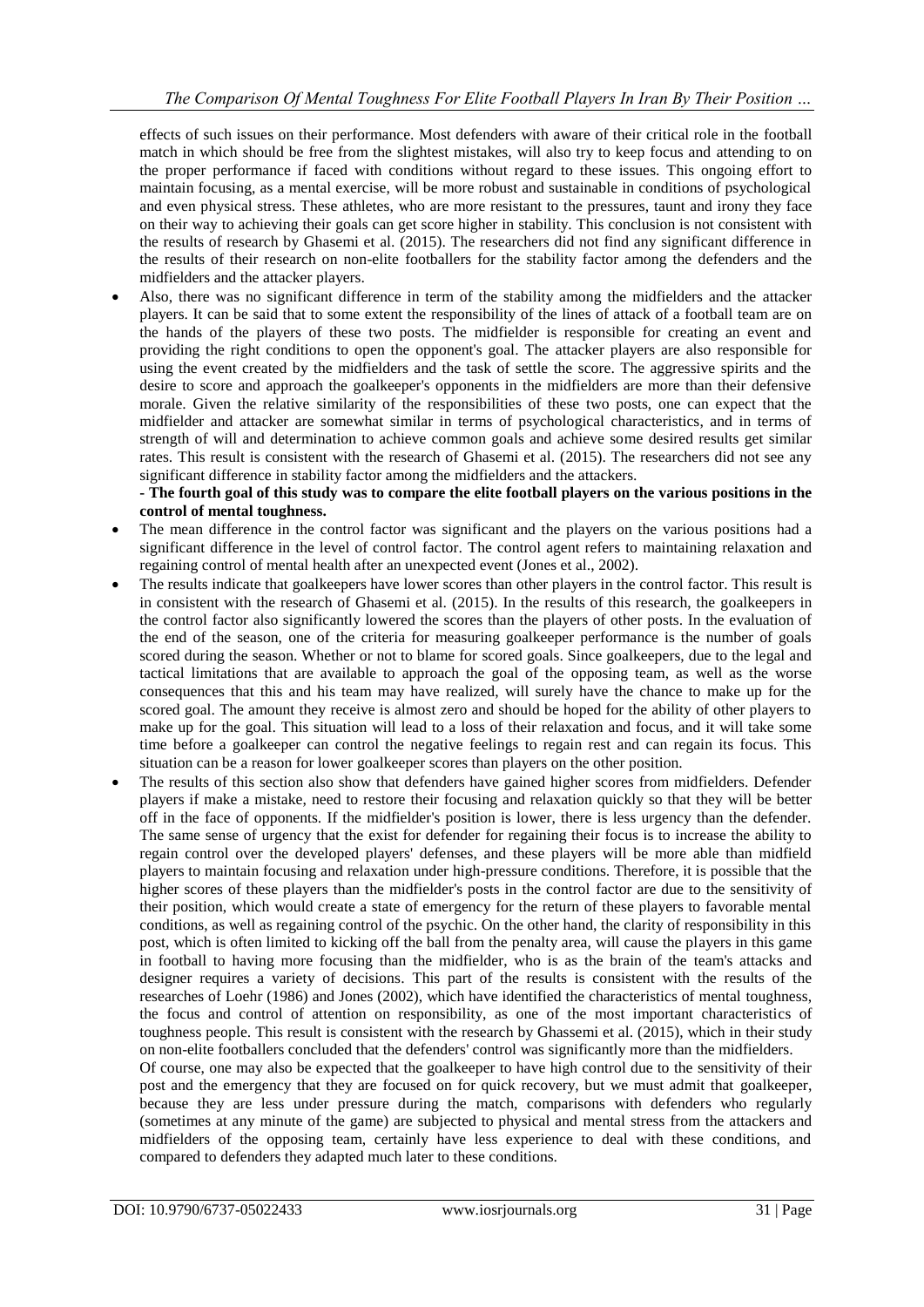- The results of this section show that there is no significant difference for control factor among the defenders and the attackers. Defenders and attackers play in positions that are always in conflict, direct clashes and struggles for excellence for ball possession. The players' performance of each of these two posts is directly related to the performance of the opponent's players, so that the better the defenders do, the more difficulty for attacker, and the weaker the defender, the easier for the attackers. The state of emergency that the defenders have for mental toughness after a failure has the ability to restore mental control and regain peace of mind. On the other hand, there is a unique situation for the attackers that players of other posts are less likely to have this opportunity. The attackers have the opportunity to score more than the players of other posts, and even if they have lost some good opportunities and are under the influence of mental stress, they will soon recover their relaxation. While this position is not enough for other positions. Also, today's football playing requires more struggles to create more opportunities for creativity and high-attacker would be more opportunity to playing. These conditions can be a reason for the attackers not retarded to regain mental toughness and relaxation from defenders, and their difference in the control factor is not meaningful. This conclusion is not consistent with the results of the research by Ghasemi et al. (2015). The researchers concluded in their research that defenders significantly get higher control scores than the attackers.
- The observation of the results shows that there is no significant difference between the players of the midfield and the attackers in the control factor. Midfielder and attacker players have almost identical attack characteristics. Midfielder players are sometimes penalized in the attacker's role during an attack program. The team's midfielders who have been placed in the research as the midfield players, in contrast to the former midfielders who have been more in charge of sending balls from the wings, are more likely to enter the penalty area in the modern football, along with other attacker, and their attacking characteristics are similar to attackers. The midfield players need creative minds to provide the right time for an attacker who is in a better position, and the attacker must constantly put himself in the right position to get the ball and have a good layout to take advantage of the opportunities that midfielders provide for them. Also, the attackers should choose the best route after the ball has been received. All these decisions should be taken within a few seconds, since it is a little too long for the defenders to close all possible ways to score the attacker. The midfielder also will not have much opportunity to make decisions and pass through because the midfielder's players will undermine their focus and focus, so players in these two soccer positions need high concentration, complete environmental awareness, power regulation and accuracy. Shots and passes, and sometimes they need to do creative work to pass the opponent's defensive line. Of course, these players need to control the emotions and positive and negative emotions they face during the game to maintain focusing and attention as well as precision in kicking to ball. Because their mental and psychological requirements in the field of play are almost identical, one can expect that there is no significant difference between the scores of these players in the control factor of mental toughness. The results of this part of the research are consistent with the results of the research by Ghasemi et al. (2015) on non-elite footballers. The researchers also did not see any significant difference for control factor among the midfielders and attackers in their research.

In general, the results of this study showed that there is a significant difference for the mental toughness among the elite players on the various positions in the sport field of football. The causes of these differences are related to the psychological, physical and technical requirements of each positions; therefore, it can be stated that mental toughness in athletes are achievable and expandable; therefore, sports coaches are advised to take advantage of skills mentors and sports psychologists are working to improve and develop this effective mechanism for the success of athletes. However, various factors such as time position, athletic history, age, level of activity, the nature of sport and individual differences play a role in the formation of optimal mental toughness. However, further studies are needed to explore the underlying mechanisms for developing this psychological factor.

#### **References**

- [1] Besharat, Mohammad Ali and colleagues (2009). Relationship between resilience and hardworking with sport successfully and mental health in athletics, Contemporary Psychology. The third period, volume 2.
- [2] Dehghani, Elham and colleagues (2013). Effect of a Psychological Skills Training program on mental toughness of Skilled Female Volleyball players. Master's thesis. Faculty of Physical Education, University of Tehran.
- [3] Ghasemi, Asieh and colleagues (2015). Comparison of the mental toughness of the Asiavision League footballers in different positions. Master's thesis. School of Physical Education and Sport Sciences, Islamic Azad University, Islamshahr Branch.
- [4] Zahed Babolan, Adel et al. (2011). Investigating the relationship psychological mental toughness and amnesty with hope in athletes. Motor behavior, No. 8, pp. 130-115.
- [5] Sharififar, Farideh. Vaez Mousavi, Mohammad Kazem (2007). "Psychological fitness of athletes referring to the Center for Psychology of the National Olympic Academy". National Olympic Committee of the Islamic Republic of Iran, Abstract Articles, pp. 96-100.
- [6] Kashani, Valiollah et al. (2011). Comparison of mental toughness of athlete women and men in contact and non-contact in disciplines at different skill levels. Second National Conference on Behavioral and Sports Psychology, Physical Education and Sport Sciences.